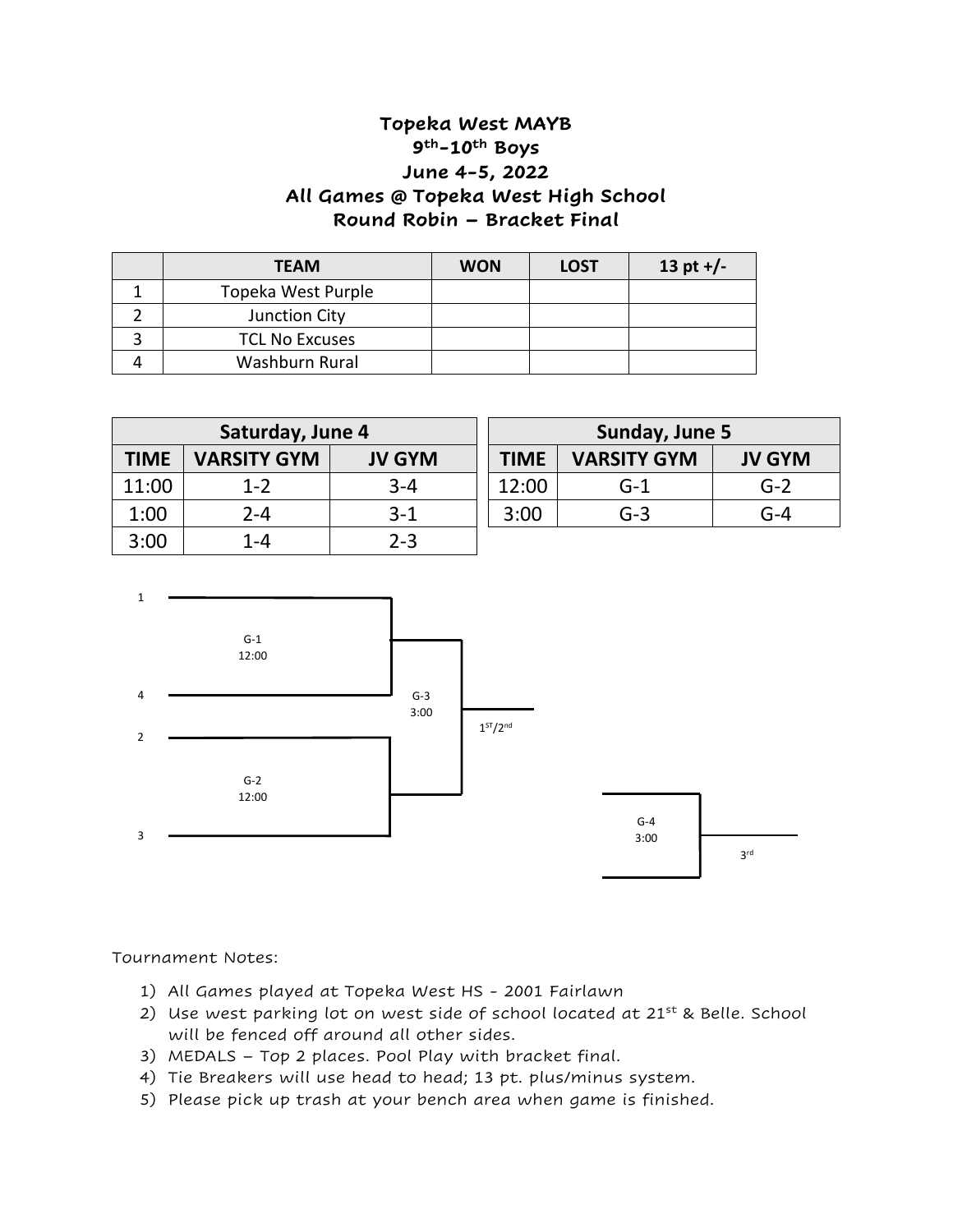## **Topeka West MAYB 11th-12th Boys June 4-5, 2022 Round Robin into 8 team Tournament All Games @ Topeka West High School**

|   | POOL A         | <b>WON</b> | <b>LOST</b> | 13 <sub>pt</sub><br>$+/-$ |   | POOL B               | <b>WON</b> | <b>LOST</b> | 13 <sub>pt</sub> |
|---|----------------|------------|-------------|---------------------------|---|----------------------|------------|-------------|------------------|
|   | Topeka West    |            |             |                           |   | <b>Highland Park</b> |            |             |                  |
|   | <b>ACCHS</b>   |            |             |                           | 6 | <b>Millard Bulls</b> |            |             |                  |
|   | Junction City  |            |             |                           |   | Northern Heat        |            |             |                  |
| 4 | Washburn Rural |            |             |                           | 8 | Washburn Rural       |            |             |                  |
|   | Blue           |            |             |                           |   | White                |            |             |                  |

| Saturday, June 4 |                    |               |  |  |  |
|------------------|--------------------|---------------|--|--|--|
| <b>TIME</b>      | <b>VARSITY GYM</b> | <b>JV GYM</b> |  |  |  |
| 10:00            | 1-3                | $2 - 4$       |  |  |  |
| 12:00            | $5 - 6$            | $7 - 8$       |  |  |  |
| 2:00             | $1 - 4$            | $2 - 3$       |  |  |  |
| 4:00             | $5 - 8$            | $7-6$         |  |  |  |
| 5:00             | $1 - 2$            | $3 - 4$       |  |  |  |
| 6:00             | 7-5                | $6 - 8$       |  |  |  |

| Sunday, June 5 |                    |               |  |  |  |
|----------------|--------------------|---------------|--|--|--|
| <b>TIME</b>    | <b>VARSITY GYM</b> | <b>JV GYM</b> |  |  |  |
| 10:00          | $G-1$              | $G-2$         |  |  |  |
| 11:00          | $G-3$              | G-4           |  |  |  |
| 1:00           | G-5                | $G-6$         |  |  |  |
| 2:00           | G-7                | G-8           |  |  |  |
| 4:00           | G-9                | $G-10$        |  |  |  |
| 5:00           | G-11               | x             |  |  |  |

Tournament Notes:

- 1) All Games played at Topeka West HS 2001 Fairlawn
- 2) Use west parking lot on west side of school located at  $21^{st}$  & Belle. School will be fenced off around all other sides.
- 3) MEDALS Top 3 places. Pool Play with bracket final.
- 4) Tie Breakers will use head to head; 13 pt. plus/minus system.
- 5) Please pick up trash at your bench area when game is finished.